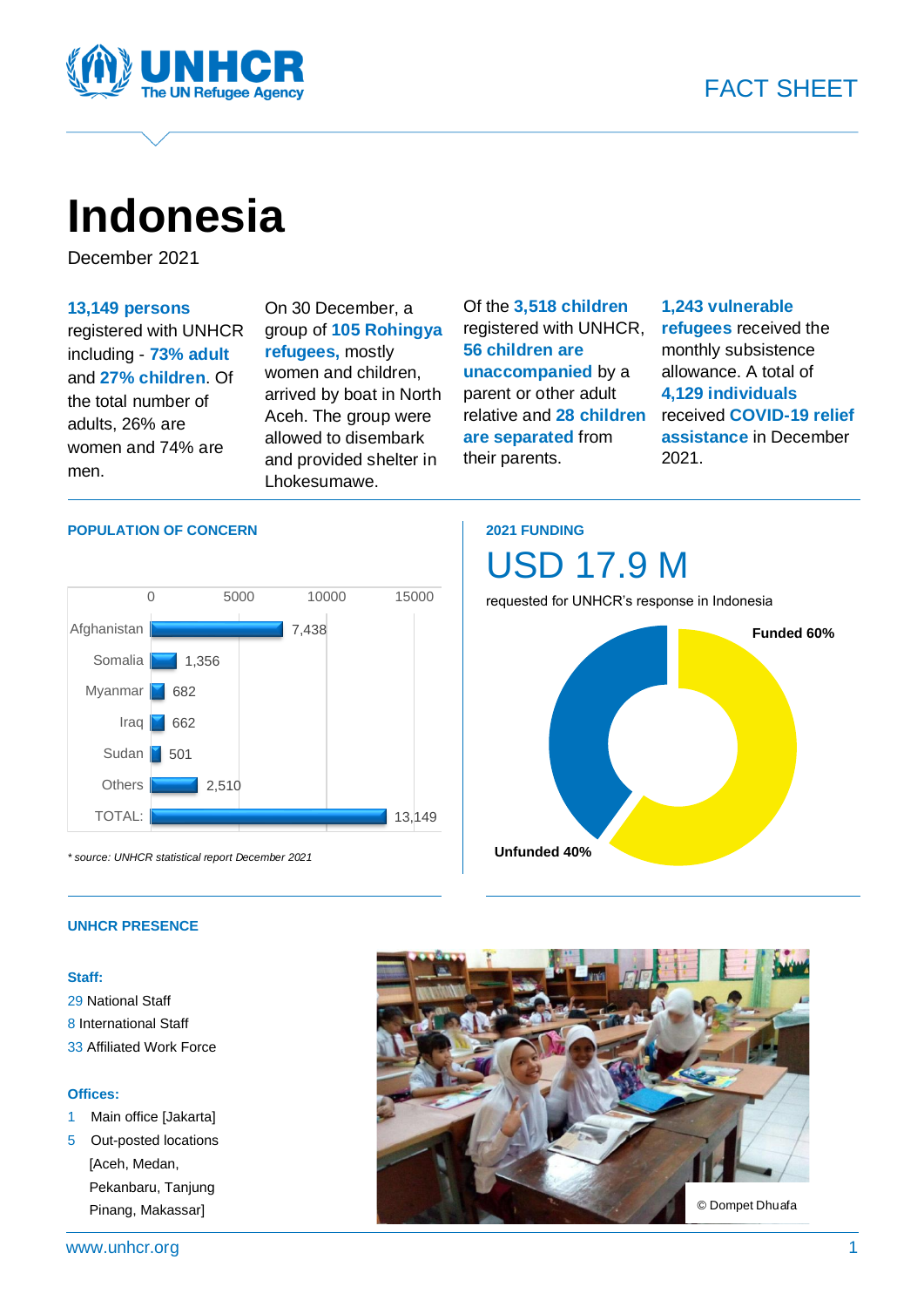

## Working with Partners

- UNHCR works closely with counterparts of the Republic of Indonesia to provide protection and support, and to identify solutions for persons under UNHCR's mandate, particularly the Coordinating Ministry for Political, Legal and Security Affairs and its department for Refugees and People Smuggling; the Ministry of Law and Human Rights, including the Directorate-General of Immigration; the Ministry of Foreign Affairs; the Ministry of Social Affairs; the Ministry of Home Affairs and the Ministry of Manpower.
- UNHCR works in a close collaboration with the UNRC and other UN agencies including UNICEF, ILO, WHO, UNFPA, UNWOMEN, UNAIDS, and IOM. UNHCR also engages with international and national NGOs as well as civil society partners, including UNHCR-funded partners and Refugee-led organizations. For example, Church World Service (CWS), Catholic Relief Services (CRS), Jesuit Refugee Service (JRS), the Indonesian Red Cross, Dompet Dhuafa, Human Initiative and the National Human Rights Commission, to assist the Government to ensure that refugees and stateless persons are protected and provided with assistance, such as in the provision of emergency and lifesaving medical assistance, addressing the special needs of the unaccompanied/separated and other children at risk, distribution of monthly cash allowance to the most vulnerable refugees, education assistance, SGBV prevention and response, among others.
- Recently, UNHCR together with the UNRC, UNICEF, IOM and through the advocacy of the UN Country Team, along with other partners and stakeholders such as CWS, CRS, University of Indonesia Hospital (RSUI), Jakarta Provincial Government Indonesia Chambers of Commerce (KADIN) and Cargill Indonesia managed to vaccinate more than 7,000 refugees, using vaccines from different sources including government, donation from the private sectors as well as unused vaccines that were allocated for UN staff and dependents.
- Different UN joint programs are also being effectively implemented in Indonesia, such as the UN Joint Team on AIDS/HIV (UNJTHA), the GAP (Global Action Plan) on Child Wasting, the UN Multi-partner Trust Fund (MPTF) on livelihood and economic inclusion, and the UNICEF – UNHCR Blueprint for Joint Action.
- Several UNHCR's activities are being implemented with the support from the private sector. For example, our PPH/Islamic Philanthropy unit builds partnership with major philanthropy institutions, who are committed to support UNHCR's Cash-Based Intervention program.

## Main Activities

#### **Protection**

- **Nile Indonesia is not a party to the 1951 Refugee Convention or its 1967 Protocol, it** has a long tradition of allowing access to and hosting refugees. Indonesia has enacted a comprehensive national refugee law, signed as a presidential regulation in December 2016, which provides access and temporary protection to refugees in the country until longer-term solutions can be found for them. Under the law, the Government has authorized UNHCR to help protect and find solutions for them.
- **The 2016 refugee law includes provisions for the Government to rescue refugees on** boats in distress near Indonesia and to help them disembark. These provisions were once again implemented on 30 December 2021, when 105 Rohingya refugees were rescued in North Aceh, after being stranded in the open seas for 4 days. UNHCR worked together with the authorities, local Refugee Task Force, UN agencies, NGO partners and the local community to provide assistance to the group.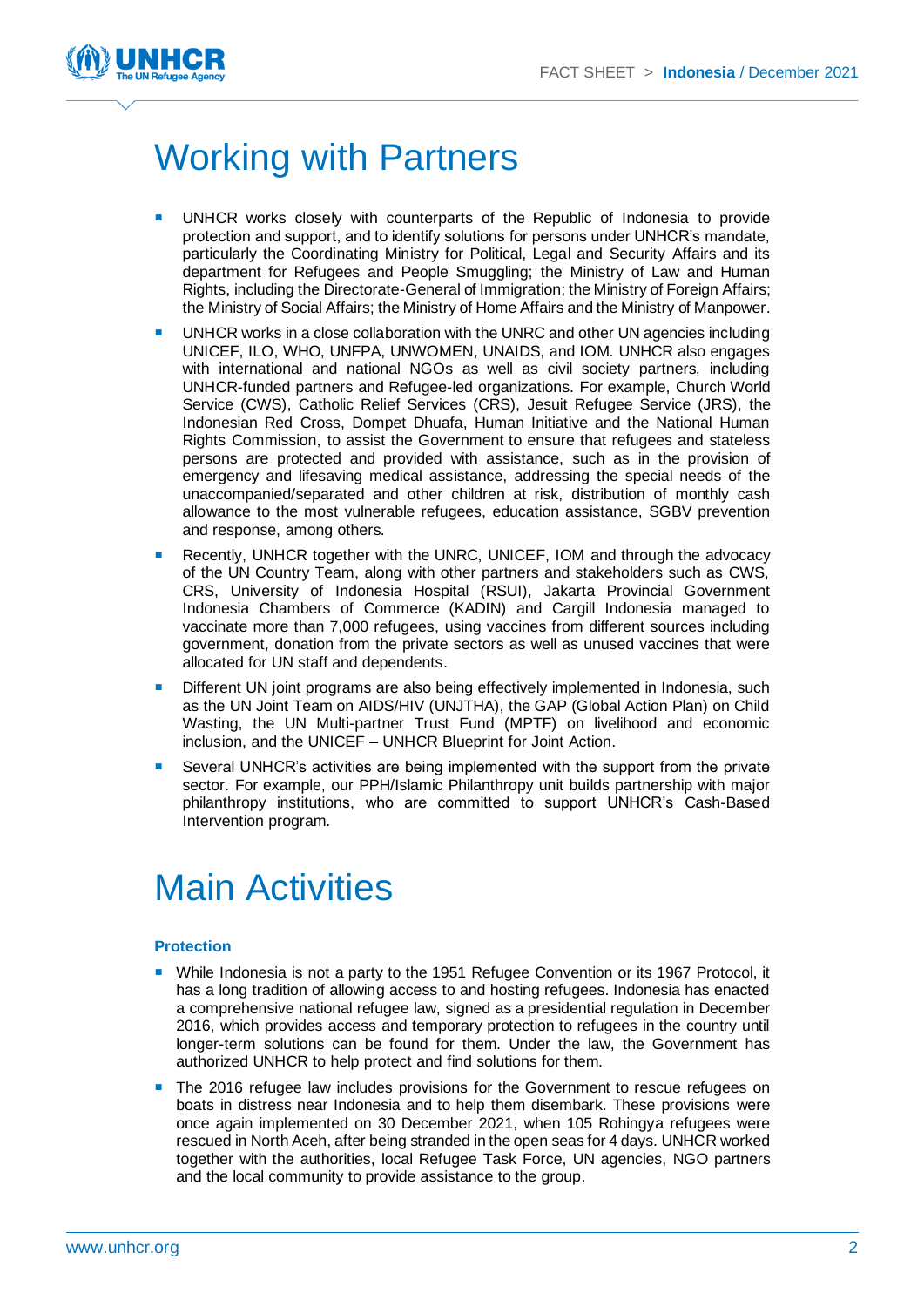

- **In December 2021, during the High-Level Officials Meeting in Geneva, representative** from Indonesia reported its focus in rescue at sea for boats in distress and inclusion of refugees in the national COVID-19 vaccination programs. Indonesia also encouraged the international community to take part in this shared responsibility to refugees and not to deny entry or push refugee boats back to sea.
- Indonesia is not a party to the 1954 Convention on the Status of Stateless Persons and 1961 Convention on Reduction of Statelessness. In May 2020, based on a study by UNICEF conducted in 2019, it was reported that over 11 million children in Indonesia were without birth certificate. UNHCR works to advocate for access to universal birth registration for all children of marginalized groups, including refugee children. For the purpose, the office has been working closely with Directorate General of Population and Civil Registry. UNHCR funded partner, University of Diponegoro, is conducting stateless mapping in several border areas in Indonesia to identify who and how many individuals with statelessness issue. This mapping serves as a baseline for statelessness programming needs in 2022.
- **Indonesia is not a party to the 1954 Convention on the Status of Stateless Persons and** 1961 Convention on Reduction of Statelessness. In February 2021, according to the Ministry of Women Empowerment and Child Protection, Indonesian children living without birth certificates reached 6 percent of the population under 18 years of age, or over 5 million children. UNHCR works to advocate for access to universal birth registration for all children of marginalized groups, including refugee children. For the purpose, the office has been working closely with Directorate General of Population and Civil Registry. The Director of the Directorate General of Population and Civil Registry of the Ministry of Home Affairs has announced that refugee children are able to attain birth certificates issued by Civil Registry Office. Presidential Regulation No. 96 Year 2018 and the Ministry of Home Affairs Regulation No. 108 Year 2019 have been made as the legal basis for refugee children to attain birth certificates. The actual number of refugee children who have received them is still very low due to lack of awareness of the local Civil Registry Office. By December 2021 UNHCR funded partner, University of Diponegoro Faculty of Law, completed stateless mapping in four border areas in Indonesia to identify who and how many individuals with statelessness issue. The research concludes that there are around 1,462 individuals in North Kalimantan and North Sulawesi, recorded as stateless persons in total. The actual statelessness population figure in Indonesia is believed to be significantly higher than what have been captured in the research. This is due to limited official data available, dynamic of demographic changes, and limited coverage area. The research highlights the importance of accession to the 1954 Convention to establish more effective and comprehensive legal framework in addressing statelessness situation in Indonesia. The research also suggests that there must be an acceleration process for current naturalization or acquisition of citizenship to resolve current statelessness issues.
- Due to the current COVID-19 pandemic, it is critical for UNHCR Indonesia to receive sustained funding to be able to deliver protection and complementary solutions to the persons of concerns as the pandemic continues to pose challenges to the already limited resettlement opportunities.

#### **Community Empowerment and Self-Reliance**

**Refugees are not able to exercise their right to work in Indonesia. Recognizing that** direct assistance is not sustainable, UNHCR continues to advocate for refugees to be given access to livelihood opportunities and works with partners to create communityempowerment and self-reliance programs that benefit Indonesians and refugees. The programs include vocational trainings and entrepreneurship schemes that promote economic development in Indonesian host communities. In December 2019, at the Global Refugee Forum organised by UNHCR in Geneva the Indonesian Government Delegation pledged support to refugee productivity empowerment activity as part of Indonesia's effort to address the global refugee crisis. UNHCR continue to follow up on the pledges made by the Government in the 2019 Global Refugee Forum through different opportunities including during the June 2021 coordination meeting of the National Refugee Task Force.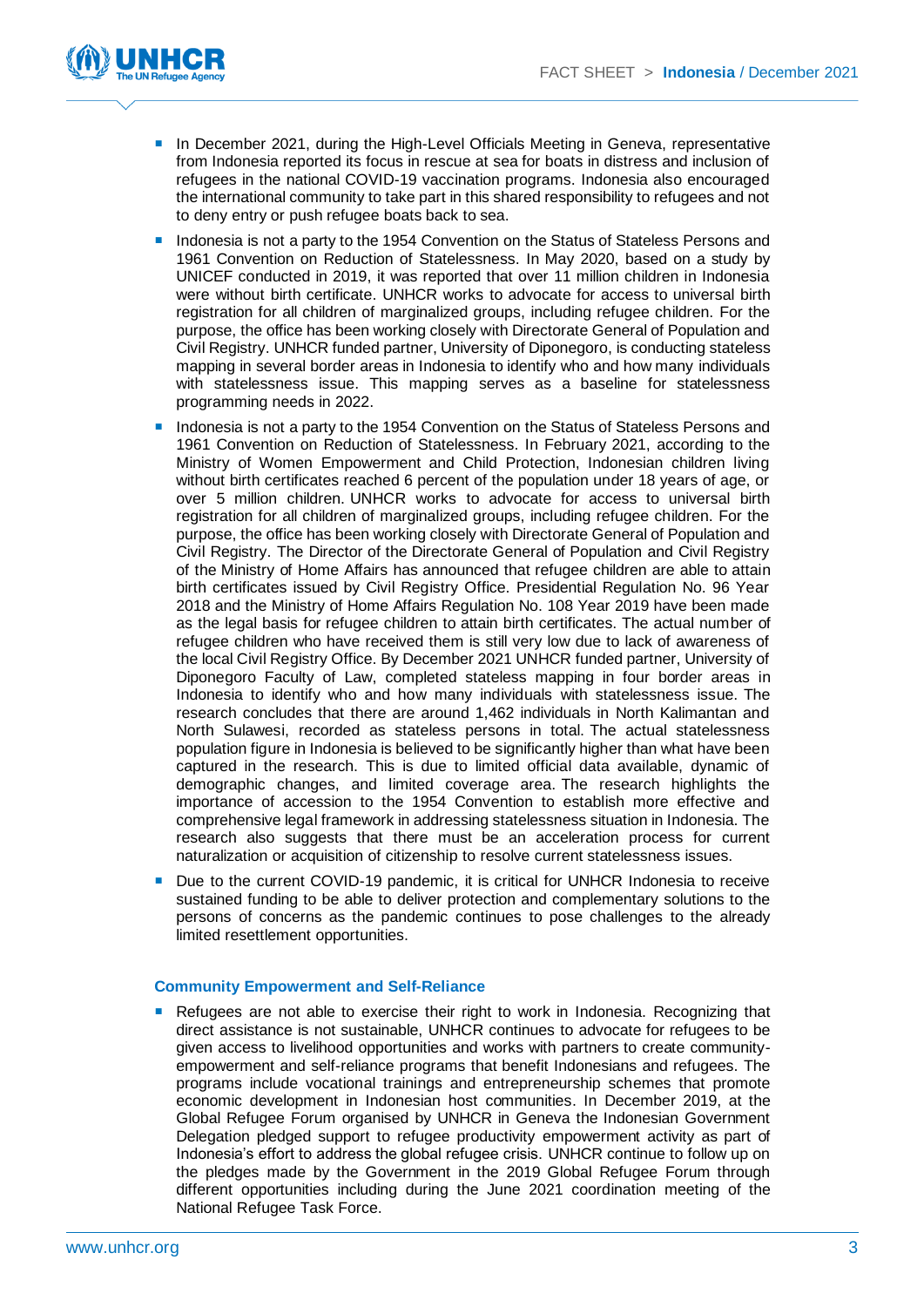

- **Refugee women and men leaders, representing various nationalities, participate in** activities implemented by UNHCR and partners, such as assisting vulnerable refugees in accessing services, disseminating information among the refugee community, managing community learning centres, providing skills training and education for children and adolescents, as well as providing interpretation and translation services. In 2020, due to the pandemic-related restrictions, UNHCR started organising Virtual Town Hall meetings with Refugee Representatives (RRs) and the wider refugee communities in Jakarta and other cities where refugees reside. The office continues this good practice in 2022.
- The 1,243 vulnerable refugees from 472 households continued to receive monthly subsistence allowance in December. While the total of those received COVID-19 allowance in December 2021 is 4,129 individuals (2,505 households). The distribution of allowance is made through Post Offices in areas where refugees living independently, including in out-post locations. Previously, from June – December 2020, as many as 5,823 refugees living independently [3,653 male and 2,170 female] had received the first to fifth batch of Covid-19 allowance.

#### **Education**

- **Indonesia is a signatory to the Convention on the Rights of the Child and provides** refugee children access to national schools through the Ministry of Education Circular Letter No. 75253/A.A4/HK/2019 issued on 10 July 2019. UNHCR encourages refugee children to enrol into the national school system. To prepare refugee children for enrolment in national schools, UNHCR is working with partners in Jakarta and the Greater area as well as out-posted locations to teach refugee children Bahasa Indonesia, as well as basic math and literacy, and local customs and culture.
- UNHCR appreciates the Ministry of Education for a circular note to include refugee children in formal education. The circular note, however, does not cover all areas in which refugees live like Bogor, Depok, Bekasi, Bali and Aceh. UNHCR continues to advocate for the expansion of the circular note to overcome some obstacles including the access to formal certification upon completion of studies.
- **With our partners, UNHCR works for all refugee children to have access to national** schools. In December 2021, some 862 refugee children are enrolled in accredited national schools. UNHCR is conducting verification exercise and will obtain a more accurate number on the enrolment number. Challenges to increase refugee children's enrolment rates include limited knowledge of Bahasa Indonesia, inadequate sources of funding, and reports of limited places in public schools where refugees reside. Around 1,600 school aged children are not yet attending formal schools, but among them some 1,000 children are receiving education through refugee learning centres organised by UNHCR, IOM or centres led by the refugee communities.
- Other educational opportunities include enrolment in online, accredited university courses. UNHCR encourages refugees to complete accredited courses through Coursera for Refugees, a free online learning platform, in addition to non-formal educational, vocational and recreational activities made available for children and youth in children's homes. In Jakarta and the greater area, as well as in the other out-posted locations, refugee communities have several community-based learning centres for refugee children. Through these centres, UNHCR continue to encourage refugee parents to prepare their children with the necessary skills until they are ready to enrol in national schools. As of end of December 2021, some 3,666 refugees are enrolled in online education platforms such as Coursera and EdX and in educational programs organised by the refugee communities.
- During the COVID-19 pandemic, refugee children who previously attended public schools continue their studies with arrangements made by their respective school. Working with partners, online distant-learning are made available for refugee children at UNHCR supported learning centres and some community-based learning centres. Some of the challenges faced by refugee students include the limited ownership of device and internet data that are required for online distant-learning. Language barriers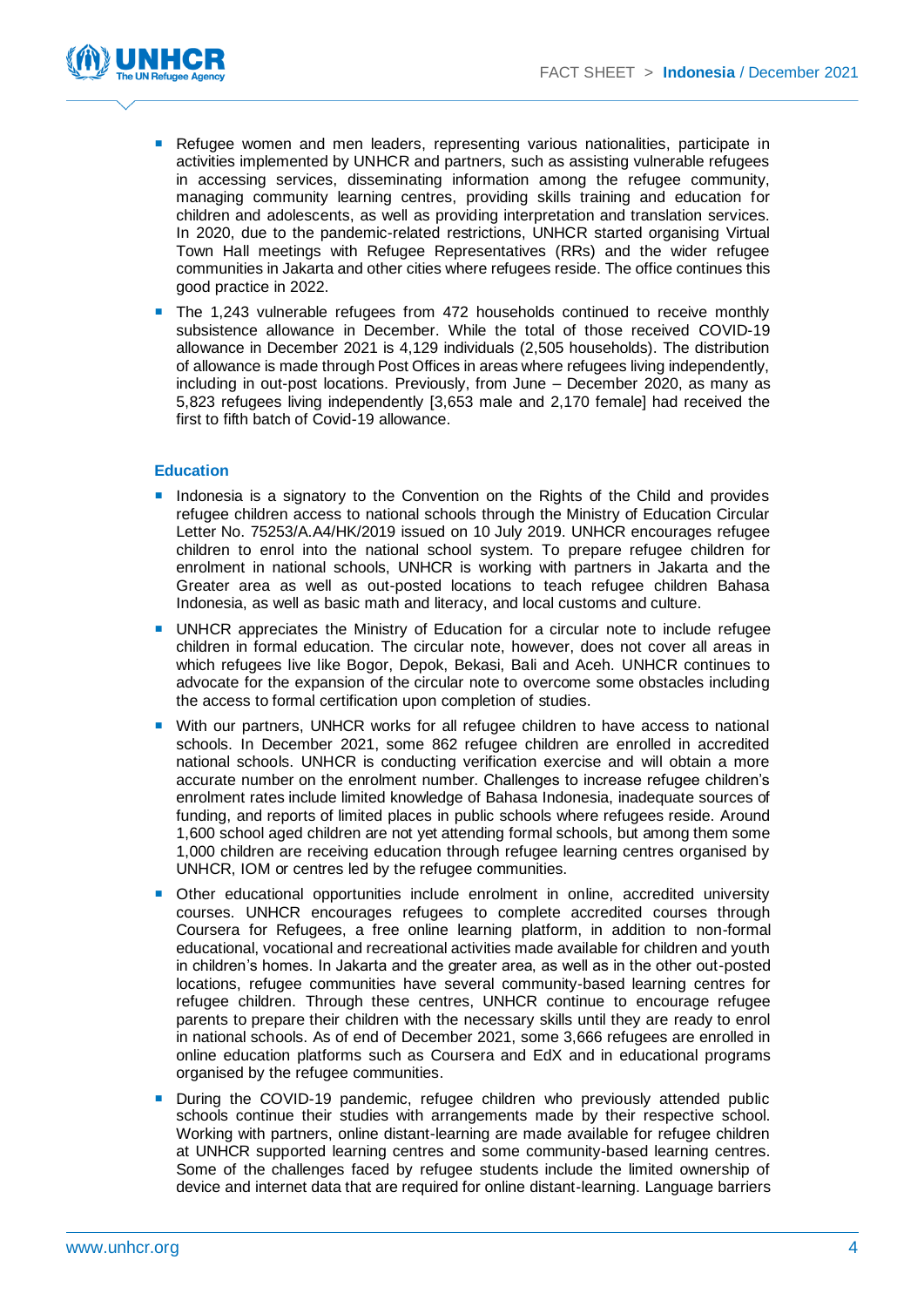

also limit accessing the distant learning programs provided by the government via television.

#### **Health**

Refugees have access to primary medical care through public health facilities, as well as community maternity and childcare, which provides immunizations. UNHCR works with partners in covering life threatening/saving medical situation to the extent of available and mobilised resources.

#### **COVID-19**

- The 10 June 2020 Circular Note issued by the Government of Indonesia has ensured access for registered refugees (UNHCR ID card holders) to COVID-19 related services, of which UNHCR appreciates. However, on 21 May 2021, the Ministry of Health issued a Decree No. HK.01.07/MENKES/4718/2021 stating UNHCR ID card is no longer serve as a basis for COVID-19 related services cost coverage, as of 20 April 2021. This regulation in practice has also excluded refugees from government-covered COVID-19 treatment, and UNHCR and its partner have been receiving various request for payment from the hospitals. UNHCR continues to advocate for UNHCR ID cards re-inclusion in the future regulations of Ministry of Health.
- The Ministry of Health issued more detailed instructions on COVID-19 vaccination for refugees through a decree which allows refugees with UNHCR issued identity documents to access the private sector vaccination scheme and also the national COVID-19 vaccination scheme provided that at least 70 per cent of the population in the area where refugees reside have received a first vaccination dose. The updated instructions were officially announced on 27 September 2021. As of December 2021, more than 7,000 refugees have received, at least, first dose of vaccination in coordination with the Government and the private sector.
- **UNHCR collaborates with partners to provide COVID-19 related information, such as** public health services and health-protocols awareness for refugees through refugee representatives and during regular town-hall meeting with refugee communities. The office also provides COVID-19 Hotline for refugees seeking consultation, then they will be advised to contact CWS Health Hotline for further COVID-19 related inquiries.

#### **Durable Solutions**

- While the opportunities provided by countries offering resettlement out of Indonesia are reducing, the most vulnerable refugees are identified for submission for the limited number of resettlement places available. In 2019, 663 refugees departed for resettlement to Australia, Canada, and the United States. This represents 4.8 percent of the total refugee population in the country. Meanwhile in 2020, as of the end of December, only 403 refugees have departed to third countries for resettlement. The outlook for resettlement places is such that it cannot be considered the only viable durable solution for the refugees in Indonesia. Unfortunately, refugees are put in a position that they will not be able to live a meaningful life until they are resettled, although only a small number will be able to benefit from resettlement. From January to December 2021, only as many as 457 refugees departed to resettlement countries. Therefore, it is of utmost importance to find other durable solutions than resettlement and to consider Indonesia as a country of de facto longer stay for refugees.
- **With joint efforts from UNHCR and Roshan Learning Centre, two Afghan refugees** successfully departed to Lithuania on a complementary pathway through education. The first refugee departed in March 2021 and the second in December 2021. Back in May 2021, UNHCR discussed about a potential collaboration with Talent Beyond Borders (TBB) on Labour Mobility Scheme, then in June 2021, after meeting UNHCR Indonesia, TBB has selected Indonesia as one of the countries to take forward the pilot of Labour Mobility Scheme. Following series of bilateral meetings with TBB in July 2021, the pilot project is at the final phase of implementing partner selection. UNHCR discussed with Catholic Relief Services (CRS) on the potential partnership for the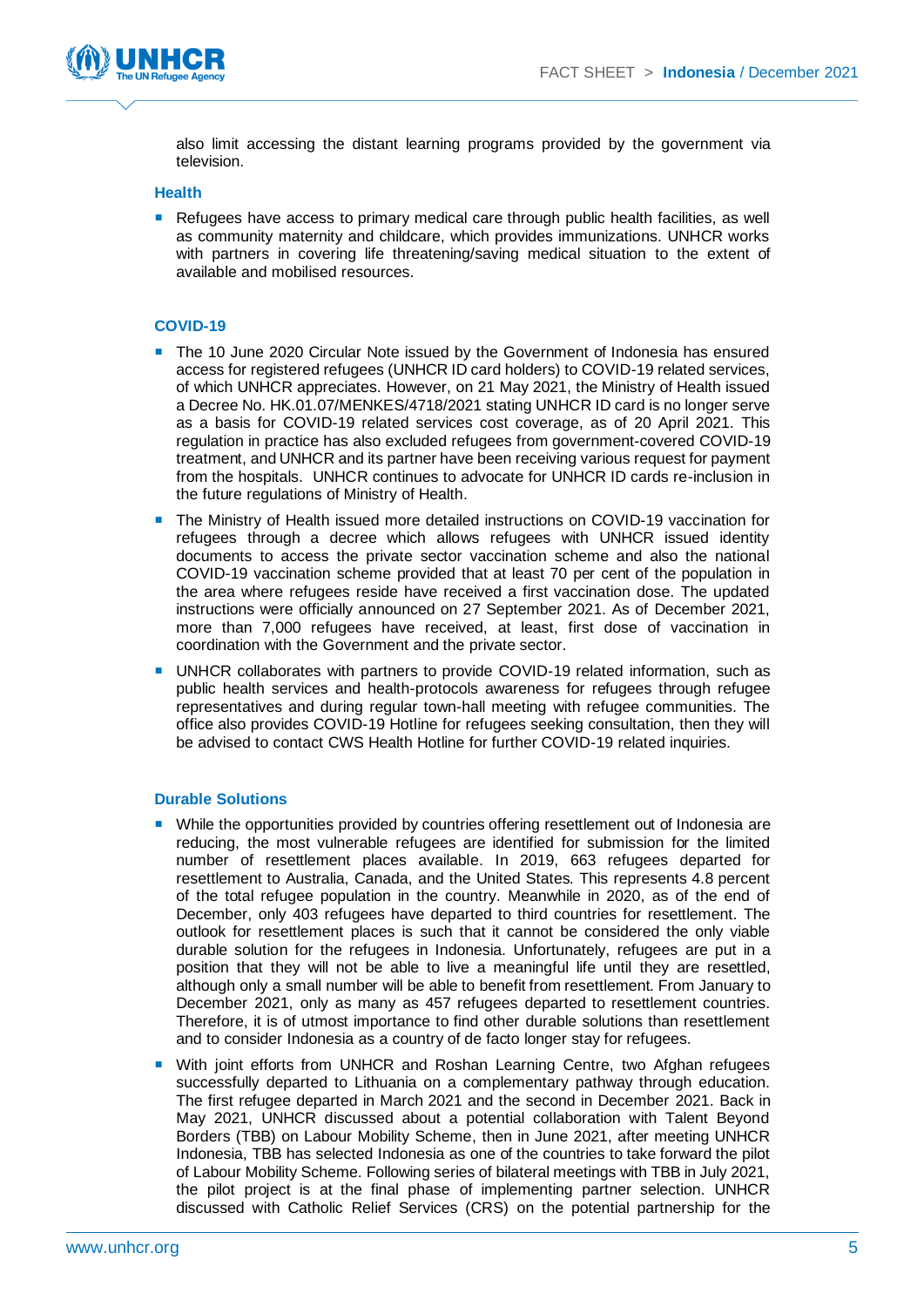

project and the CRS confirmed their willingness to take this project forward. The pilot project aims at referring some refugee candidates to Australia under labour mobility scheme by the end of 2021. In August 2021, CRS has been officially selected as an implementing partner for this pilot project. The TBB has organized series of trainings for CRS staff as part of capacity building. In December 2021, one Afghan refugee had fulltake interview for possible recruitment for a job of butcher in Australia.

- UNHCR facilitates voluntary repatriation for refugees who request return, with arrangements made in close cooperation with IOM through its assisted voluntary return program. In 2019, only 1.8% of the total persons of concern (252 people) have returned voluntarily to their countries of origin. Meanwhile as of end of December 2020, 139 refugees have opted for voluntary repatriation (1% of the total persons of concern). As at the end of 2021, the total number of refugees repatriated voluntarily is 98 individuals.
- **UNHCR** provides information and guidance to refugees who may have family members abroad and would like to pursue private sponsorship options. In 2019, 57 people (0.4% of total persons of concern) departed abroad on private sponsorships, and in December 2020, the number recorded by UNHCR is only 27 people (0.2% of total persons of concern). While as of December 2021, 59 individuals have been departed on private sponsorships.

#### **Private Sector Partnership (PSP)**

 Even though the COVID-19 pandemic has taken its effect in some of the income streams of PSP programme in Indonesia, as of December 2021, PSP Indonesia successfully recorded an income of **IDR 3,824,397,123 (USD 267,527)**. This is an accumulative income up to December 2021 and supported by a total of **5,715** active donors as per end of December 2021, which was generated from Digital Fundraising program, Face to Face (F2F) In-House program, and Face to Face Agency program. Additionally, the PPH/Islamic Philanthropy program raised **IDR4,486,234,488 (USD313,942**) and managed to establish partnerships with several philanthropy organizations and foundations to support the UNHCR refugee protection program. Two of the partners are Badan Amil Zakat Nasional (BAZNAS), which is the State-owned Zakat Body in Indonesia and BP ZIS INDOSAT.

### External/ Donor Relations

**UNHCR is grateful for the support of the following donors for their funding either directly to the operation or via softly earmarked or unearmarked funds:** Australia | Canada | Denmark | European Union | Germany | Ireland| Japan | Netherlands | Norway | Private Donors | Spain | Sweden | Switzerland | United Kingdom | United States of America

**In addition, UNHCR thanks the following organizations, private sector partners and other UN Agencies for their support and donation in recent years:** Bank Mayapada | Bina Nusantara School | Dato' Tahir | Global Jaya School | Indonesia for Refugees | Metro TV | PT. Eagle Indopharma | PT. Tan Kiang | SPH Lippo Cikarang School | SCTV | Tahir Foundation | Tunas Muda School | Unilever (UK) | Uniqlo | UN Programme on HIV/AIDS | Wanda House of Jewels | IOM | UNICEF | ILO | UNFPA | UNAIDS | Bank Sharia Indonesia I Rumah Zakat Indonesia I BP ZIS Indosat I DT Peduli